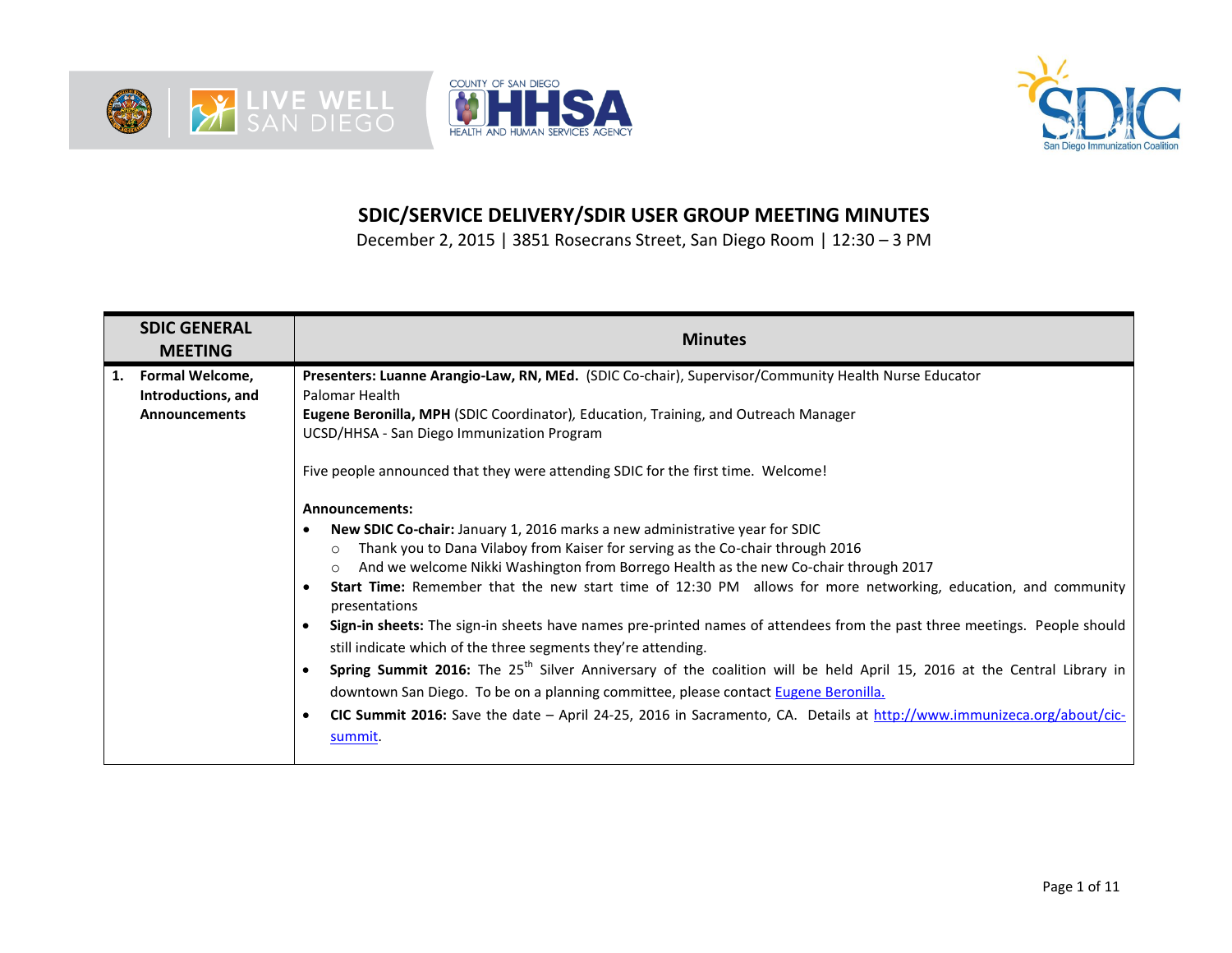





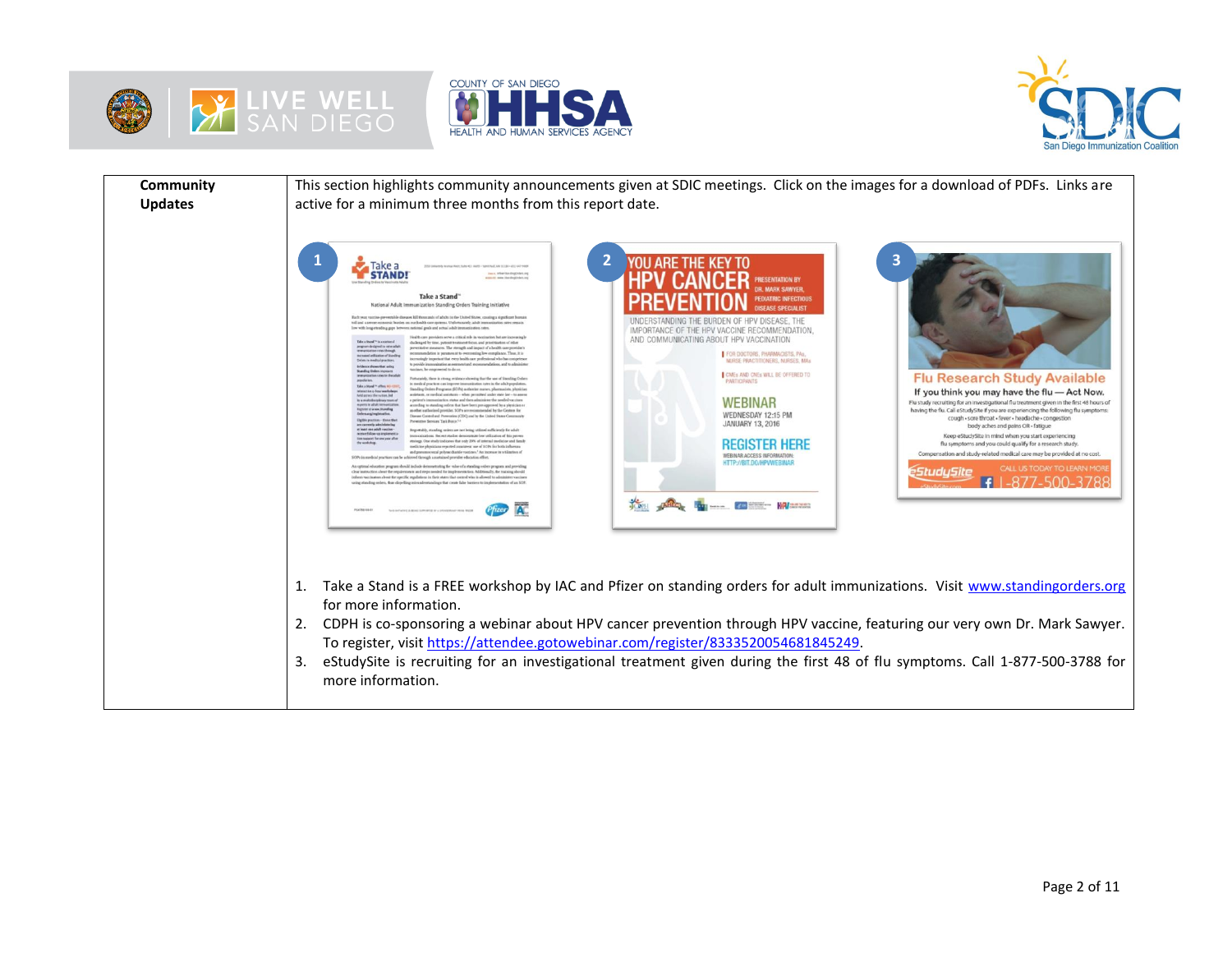





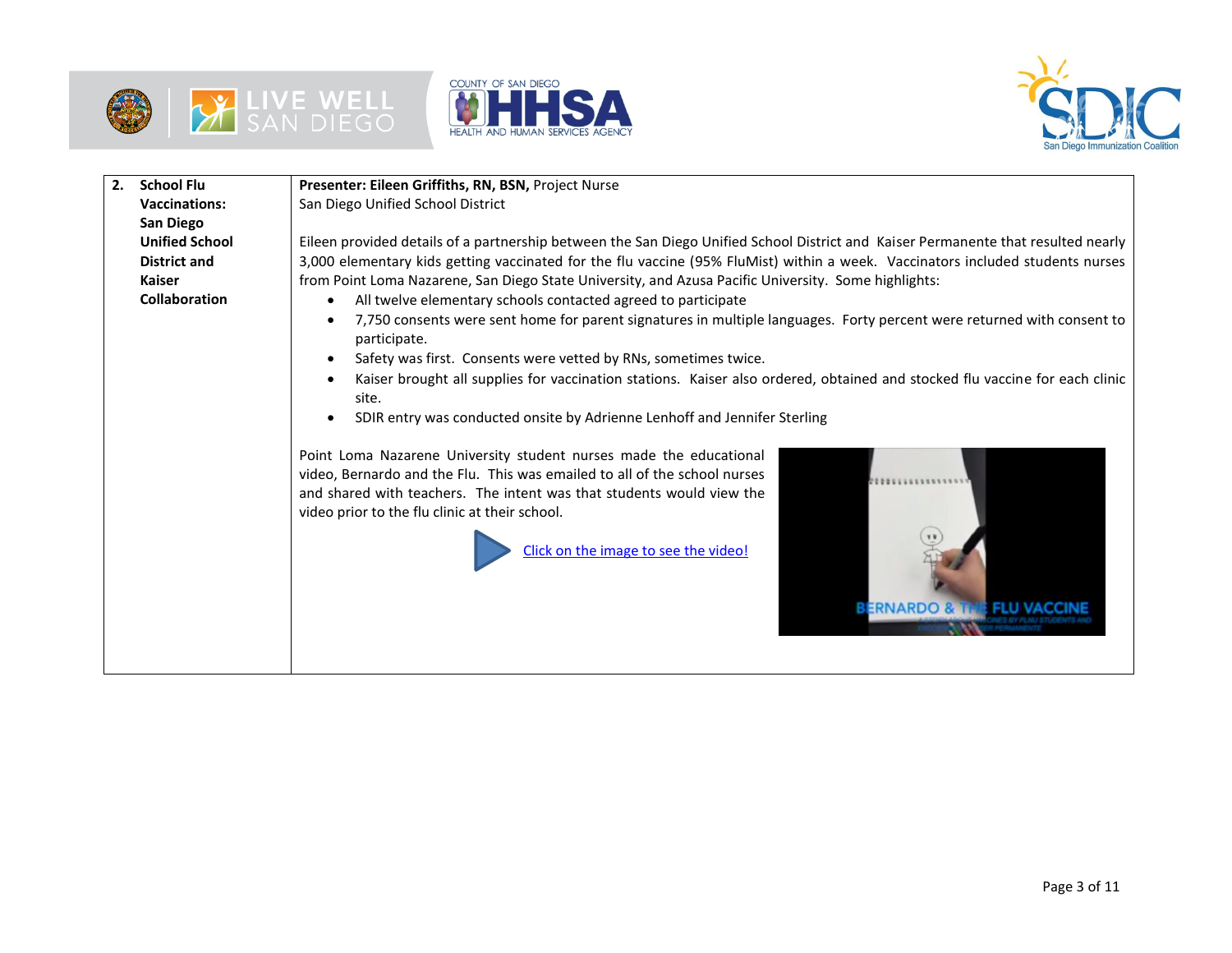





| 3.<br><b>SB 277 Review</b>         | Presenter: Jennifer Sterling, School and Childcare Coordinator                                                                                                                                                                                                                                                                                                                                                                                                                                                                                                                                                                                                                                                                                                                                               |  |  |  |  |  |
|------------------------------------|--------------------------------------------------------------------------------------------------------------------------------------------------------------------------------------------------------------------------------------------------------------------------------------------------------------------------------------------------------------------------------------------------------------------------------------------------------------------------------------------------------------------------------------------------------------------------------------------------------------------------------------------------------------------------------------------------------------------------------------------------------------------------------------------------------------|--|--|--|--|--|
| and                                | San Diego Immunization Program                                                                                                                                                                                                                                                                                                                                                                                                                                                                                                                                                                                                                                                                                                                                                                               |  |  |  |  |  |
| Preparation                        |                                                                                                                                                                                                                                                                                                                                                                                                                                                                                                                                                                                                                                                                                                                                                                                                              |  |  |  |  |  |
|                                    | Presentation Slides: Sterling SB 277                                                                                                                                                                                                                                                                                                                                                                                                                                                                                                                                                                                                                                                                                                                                                                         |  |  |  |  |  |
|                                    | Jennifer provided information and underwent a Q/A to discuss Senate Bill 277, which will<br>No longer permit immunization exemptions based on personal beliefs for children in child care and public and private schools<br>$\bullet$<br>Permit personal belief exemptions submitted before January 1, 2016 to remain valid until a pupil reaches kindergarten or 7th<br>$\bullet$<br>grade<br>Remove immunization requirements for:<br>$\bullet$<br>Students in home-based private schools<br>$\circ$<br>Students enrolled in an independent study program who do not receive classroom-based instruction<br>$\circ$<br>Access to special education and related services specified in an individualized education program<br>$\circ$<br>Frequently asked questions can be found in the presentation slides. |  |  |  |  |  |
|                                    | Another presentation was conducted on Senate Bill 792, which prohibits the employment of a person at a preschool, day care<br>center or a family day care home, commencing September 1, 2016, if he or she has not been immunized against influenza,<br>pertussis and measles.                                                                                                                                                                                                                                                                                                                                                                                                                                                                                                                               |  |  |  |  |  |
| <b>National</b><br>4.<br>Influenza | Presenter: Kimberly Pettiford, MPH, Supervising Community Health Promotion Specialist<br>San Diego Immunization Program                                                                                                                                                                                                                                                                                                                                                                                                                                                                                                                                                                                                                                                                                      |  |  |  |  |  |
| Vaccination<br>Week                | <b>Presentation Slides: Pettiford NIVW</b>                                                                                                                                                                                                                                                                                                                                                                                                                                                                                                                                                                                                                                                                                                                                                                   |  |  |  |  |  |
|                                    | CDC's observance of National Influenza Vaccination Week will be December 6-12. We encourage immunization partners to<br>participate by utilizing the simple tools offered by CDC.                                                                                                                                                                                                                                                                                                                                                                                                                                                                                                                                                                                                                            |  |  |  |  |  |
|                                    | San Diego providers can also address flu myths using the County's Debunking Common Flu Vaccine Myths website.                                                                                                                                                                                                                                                                                                                                                                                                                                                                                                                                                                                                                                                                                                |  |  |  |  |  |
|                                    | As of this report date, a separate email was sent to SDIC members this week with resource links for NIVW.                                                                                                                                                                                                                                                                                                                                                                                                                                                                                                                                                                                                                                                                                                    |  |  |  |  |  |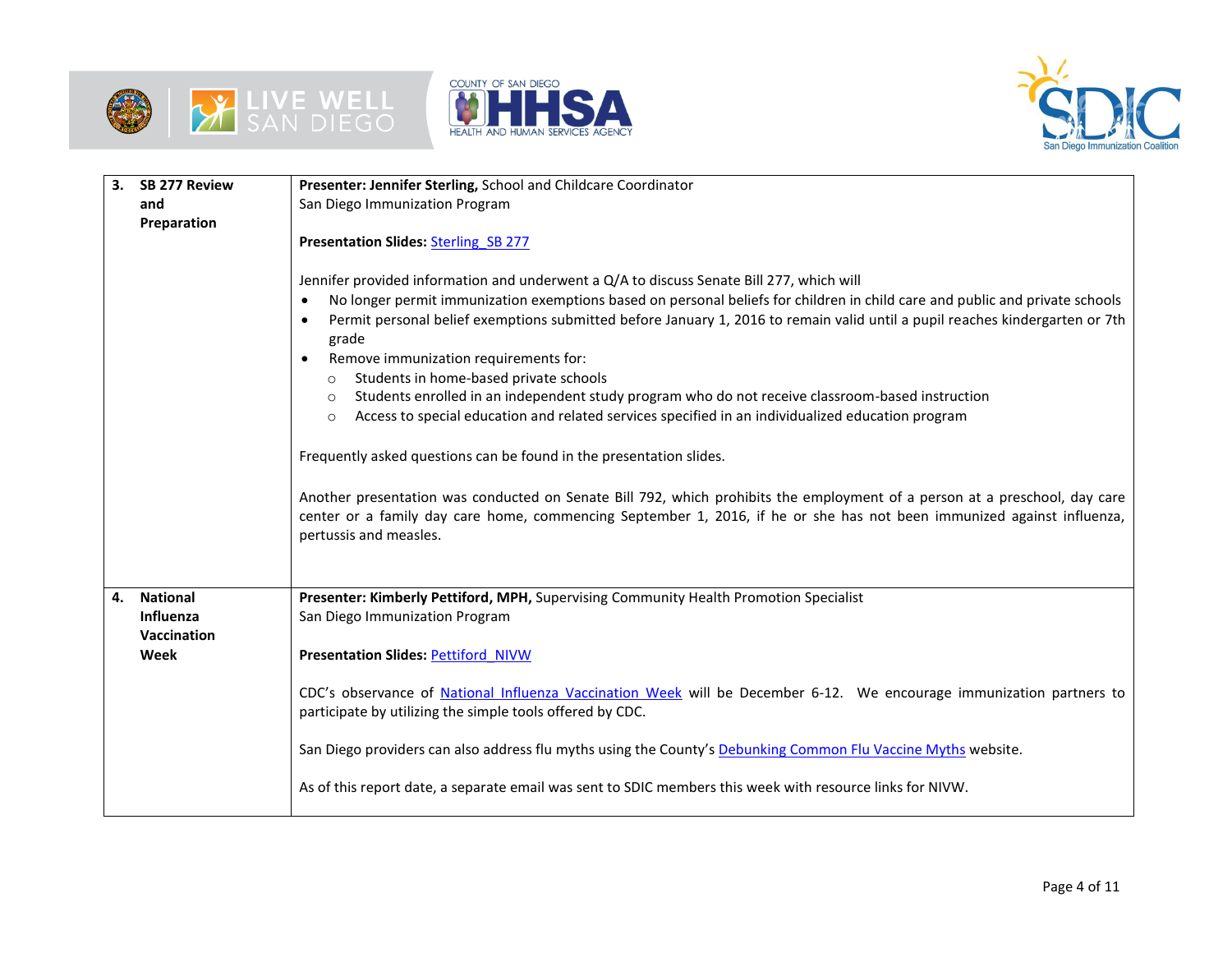







| Community<br>5.                                     |                 | Topic: Year-in-review. What has been your agency's or immunization program's successes for the 2015 calendar year?                                                                                                                                                                                                                                                                                                                                                                                                                                                                                                                                                        |  |  |  |
|-----------------------------------------------------|-----------------|---------------------------------------------------------------------------------------------------------------------------------------------------------------------------------------------------------------------------------------------------------------------------------------------------------------------------------------------------------------------------------------------------------------------------------------------------------------------------------------------------------------------------------------------------------------------------------------------------------------------------------------------------------------------------|--|--|--|
| Immunization<br><b>Activities</b><br><b>Updates</b> |                 | Nikki Washington from Borrego Health:<br>Continues to vaccinate via mobile outreach unit<br>First year for mandatory vaccines at Borrego, which is staff vaccines to see where improvements<br>can be made and continuing to offer vaccines to staff<br>Preparing for National Influenza Week to promote the flu vaccine to patients and staff<br>٠<br>Email blasts sent to staff; Facebook/Twitter posts are being made<br>Will host additional flu clinics at two locations, advertising through flu banners and flyers<br><b>Tonya Tucker from eStudySite:</b><br>eStudySite collaborates with Sharp Hospital to recruit research volunteers regarding flu prophylaxis |  |  |  |
|                                                     |                 | studies. Qualifying patients undergo confirmation of influenza through lab work.<br>Question: Do people's primary doctors get notified of positive influenza cases? Yes.<br>Question: Does Sharp report positive influenza cases to the County's public health department?<br>Yes.<br>The flyer and phone number can be found above under Agenda Item $1 -$ Community Updates.                                                                                                                                                                                                                                                                                            |  |  |  |
|                                                     | <b>MANENTE。</b> | <b>Heidi Campas-Higgins from Kaiser:</b><br>Download Heidi's slide deck for detained information<br>Kaiser Permanente broke ground for a second hospital in San Diego with a 450-bed capacity<br>Keeping up with changes: Menactra to Menveo, HPV 4 to HPV9, and Pneumococcal vs. Prevnar<br>Super Saturday flu clinic: 6,820 flu shots in one day!<br>Current total flu penetration Kaiser Permanent San Diego - 176,500+<br>Utilizing opportunities by incorporating specialty departments like dermatology                                                                                                                                                             |  |  |  |
|                                                     |                 | Luanne Arangio-Law from Palomar Health:<br>95 scheduled flu clinics, many in rural areas of N County. 3,020 shots at this point.<br>Large majority of staff are volunteers<br>$\bullet$<br>Look for new clinic opportunities wherever you go, including off work hours. Listen to people. Be<br>$\bullet$<br>prepared to answer questions with facts.<br>Establish trust by doing what you say you will do. Return calls and emails promptly. Resolve any<br>problems quickly.                                                                                                                                                                                            |  |  |  |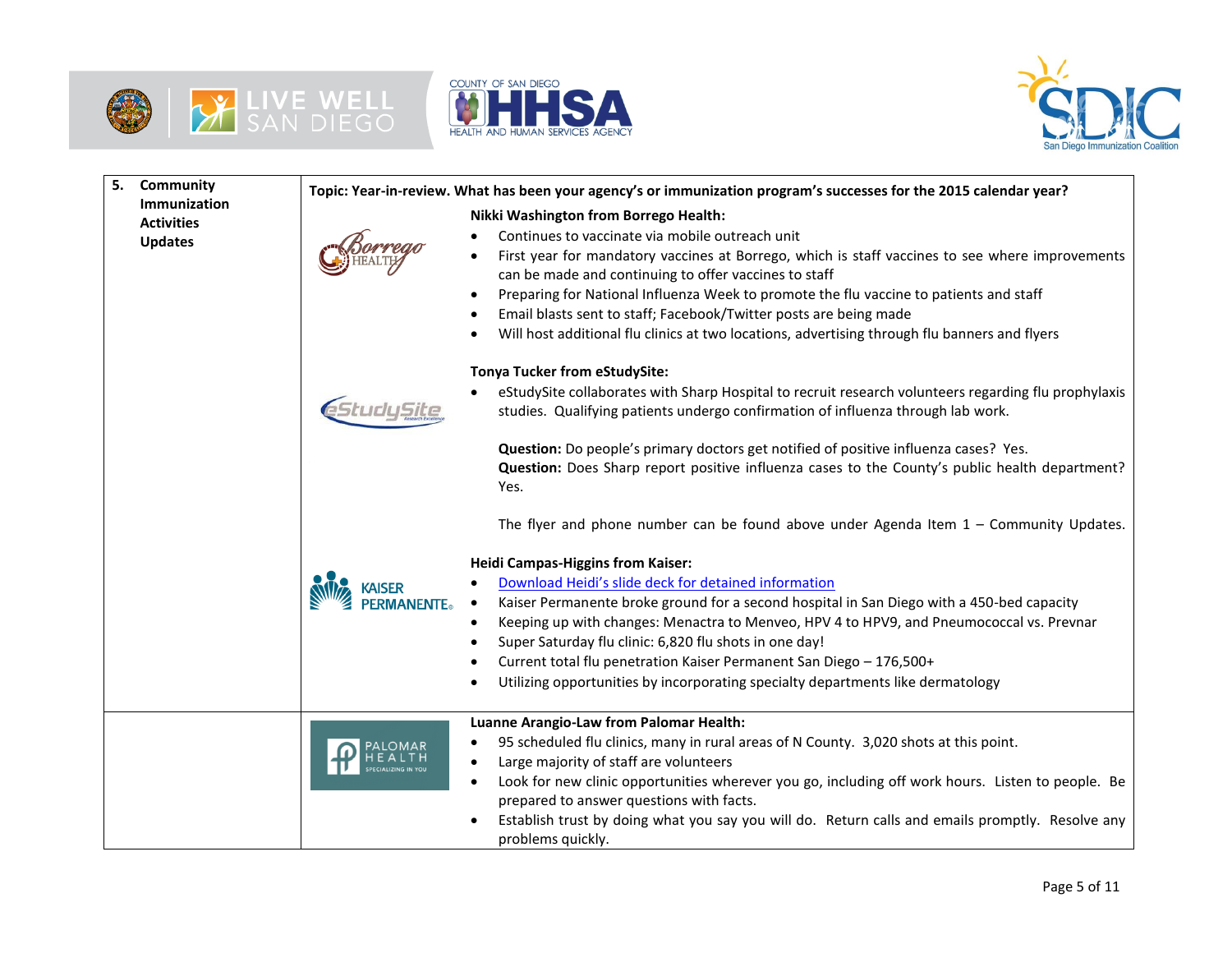





| <b>SERVICE DELIVERY</b> |                                   | <b>Minutes</b>                                                                                                                                                                                                                                                                                                                                                          |  |  |  |  |
|-------------------------|-----------------------------------|-------------------------------------------------------------------------------------------------------------------------------------------------------------------------------------------------------------------------------------------------------------------------------------------------------------------------------------------------------------------------|--|--|--|--|
| 6.                      | Iz Branch<br><b>Announcements</b> | Presenter: Melissa Thun, RN, BSN, Public Health Nurse Supervisor<br>San Diego Immunization Program                                                                                                                                                                                                                                                                      |  |  |  |  |
|                         |                                   | Presentation Slides: Thun Service Delivery 15 1202                                                                                                                                                                                                                                                                                                                      |  |  |  |  |
|                         |                                   | The Health Officer Order for Mandatory Influenza Vaccination Program or Masking of Health Care Personnel is still in effect.<br>It applies to persons who work within a health care environment.<br>The goal for everyone during influenza season is "no wasted doses"<br>$\bullet$<br>841 cases of pertussis in SD County from Jan 1 through Nov 30, 2015<br>$\bullet$ |  |  |  |  |
|                         |                                   | Click on the link above for further detailed announcements and updates.                                                                                                                                                                                                                                                                                                 |  |  |  |  |
| 7.                      | <b>CDPH Iz Branch</b>             | Presenter: Melissa Thun, RN, BSN, Public Health Nurse Supervisor                                                                                                                                                                                                                                                                                                        |  |  |  |  |
|                         | <b>Updates</b>                    | San Diego Immunization Program                                                                                                                                                                                                                                                                                                                                          |  |  |  |  |
|                         |                                   | Presentation Slides: Mallen VFC 15 1202                                                                                                                                                                                                                                                                                                                                 |  |  |  |  |
|                         |                                   | Melissa presented on State and VFC updates on behalf of Colleen Mallen. Some of the highlights:                                                                                                                                                                                                                                                                         |  |  |  |  |
|                         |                                   | Recertification is due by New Year 2016<br>$\bullet$                                                                                                                                                                                                                                                                                                                    |  |  |  |  |
|                         |                                   | New temperature log sheets will be disseminated in 2016<br>٠                                                                                                                                                                                                                                                                                                            |  |  |  |  |
|                         |                                   | Data loggers are available through the VFC materials store<br>٠                                                                                                                                                                                                                                                                                                         |  |  |  |  |
|                         |                                   | Click on the link above for further detailed announcements and updates.                                                                                                                                                                                                                                                                                                 |  |  |  |  |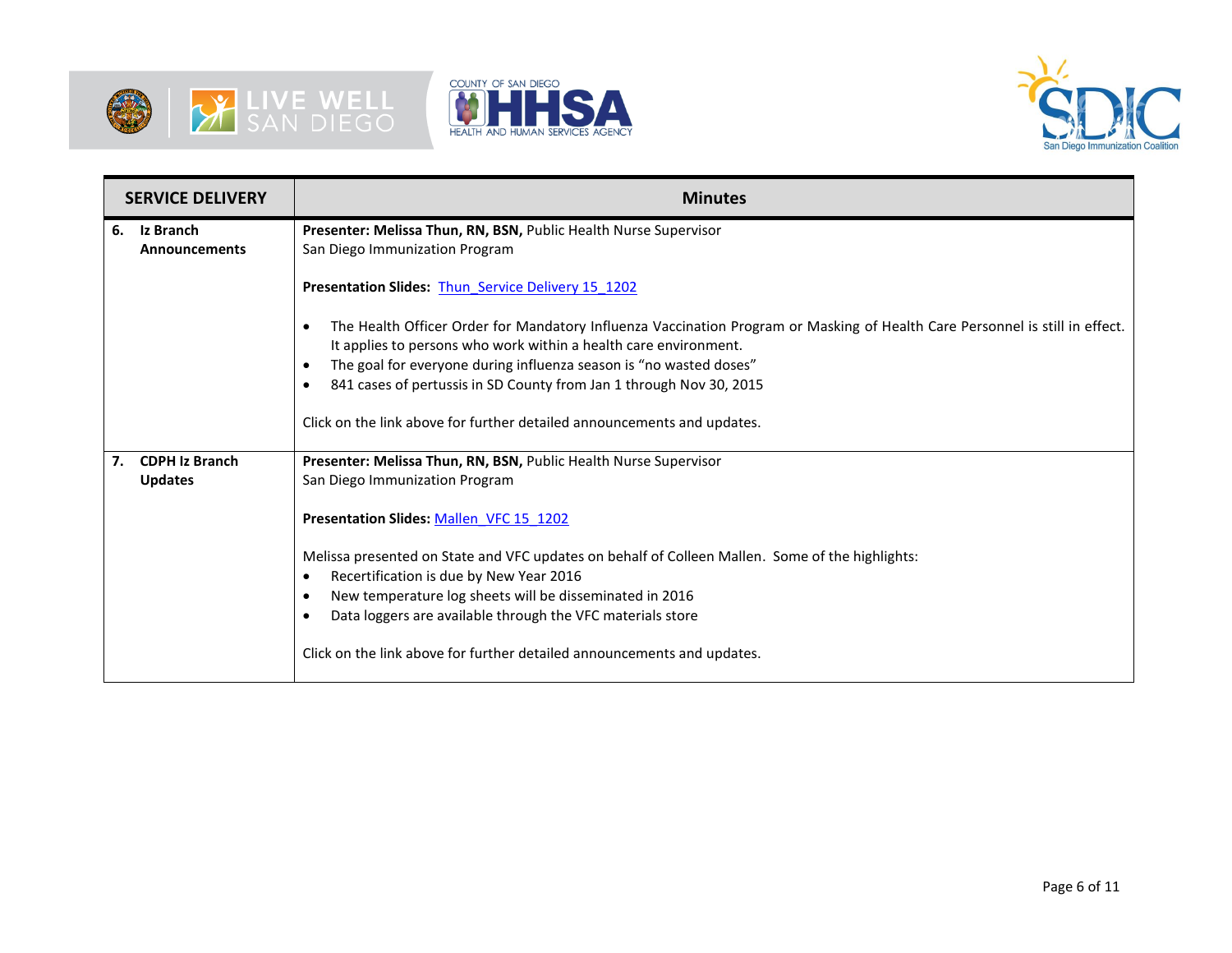





| <b>SDIR USER GROUP</b>               | <b>Minutes</b>                                                                                                                                                                                                                                                                                                                                                                                                                                                                                                                                                                                                                                                                                                                       |  |  |  |  |
|--------------------------------------|--------------------------------------------------------------------------------------------------------------------------------------------------------------------------------------------------------------------------------------------------------------------------------------------------------------------------------------------------------------------------------------------------------------------------------------------------------------------------------------------------------------------------------------------------------------------------------------------------------------------------------------------------------------------------------------------------------------------------------------|--|--|--|--|
| 8. SDIR User<br><b>Group Updates</b> | Presenters: Manny Mones, Provider Quality Improvement Manager<br>San Diego Immunization Program                                                                                                                                                                                                                                                                                                                                                                                                                                                                                                                                                                                                                                      |  |  |  |  |
|                                      | New staff (Teri Del Rosario) that will be answering Helpdesk calls<br>Started on 11/16<br>$\bullet$                                                                                                                                                                                                                                                                                                                                                                                                                                                                                                                                                                                                                                  |  |  |  |  |
|                                      | A few SDIR application updates:                                                                                                                                                                                                                                                                                                                                                                                                                                                                                                                                                                                                                                                                                                      |  |  |  |  |
|                                      | A new version release is coming up in couple of months and will inform users of what to expect as we get<br>close to deploy.                                                                                                                                                                                                                                                                                                                                                                                                                                                                                                                                                                                                         |  |  |  |  |
|                                      | <b>SDIR Training opportunities</b><br>SDIR Basic - 12/10 (Still 3 spaces available as of today 12:48PM)<br>SDIR Admin - 12/17(Still 5 spaces available as of today 12:48PM)<br>$\bullet$<br>Make sure to have your staff fax/email their security acknowledgement forms to save their spot<br>$\circ$<br>Nancy Knickerbocker will be conducting these two trainings<br>$\circ$                                                                                                                                                                                                                                                                                                                                                       |  |  |  |  |
|                                      | <b>VFM Updates</b><br>MMR - single antigens can now be entered on the same date<br>PNUEMO - updates regarding the PCV13, PPSV23<br>○ We are working on regrouping how it is shown on IZ printout<br>For PCV7/PCV13 it will be noted on the Yellow card in the PnuemoPCV group<br>$\circ$<br>For PPVs23 it will be noted on the Yellow Card in the PuenmoPPV group<br>$\circ$<br>For any unspecified historical doses it will be under the general group of PNUEMO<br>$\circ$<br>NOTE: regarding M.O report<br>If your currently generating M.O reports, there has been new options added<br>PNUEMO<br>$\circ$<br>PNUEMOPCV<br>$\circ$<br>PNUEMOPPV<br>$\circ$<br>We are currently in process for resolving the dose numbering issue. |  |  |  |  |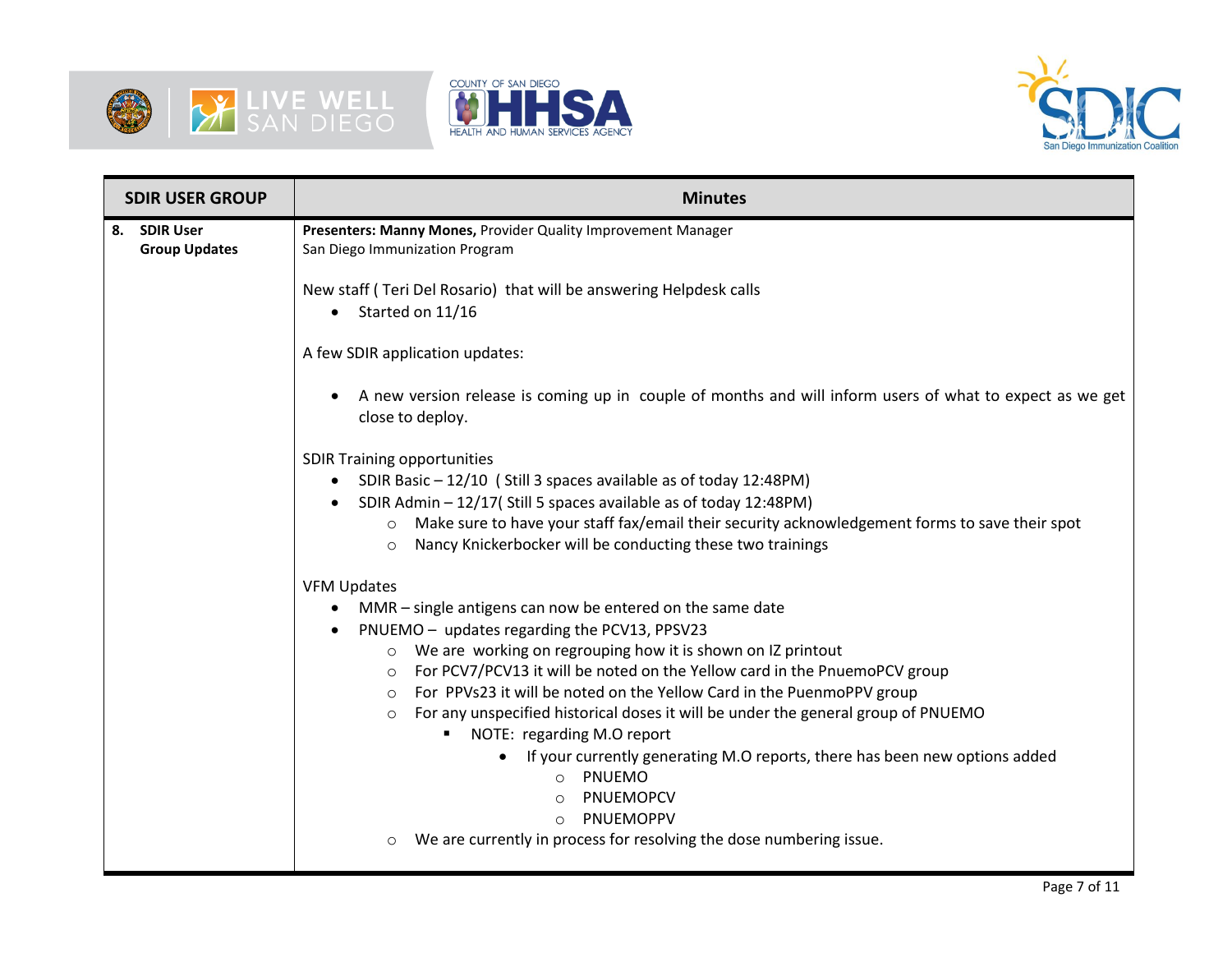





| <b>Next Meeting</b> | Wed, Feb 3, 2015 from 12:30 - 3 PM                                                                                                                                                                                                                                                                                                                                                                                                                                                                                                                                                                                                                                                                                                                                                                                                                                                                                                                                                                                                                                                                            |
|---------------------|---------------------------------------------------------------------------------------------------------------------------------------------------------------------------------------------------------------------------------------------------------------------------------------------------------------------------------------------------------------------------------------------------------------------------------------------------------------------------------------------------------------------------------------------------------------------------------------------------------------------------------------------------------------------------------------------------------------------------------------------------------------------------------------------------------------------------------------------------------------------------------------------------------------------------------------------------------------------------------------------------------------------------------------------------------------------------------------------------------------|
|                     | Minor update was for children 6mo-8yrs<br>$\circ$<br>This season children in this age group whom had 2 or more doses of Trivalent or Quadrivalent<br>$\Omega$<br>formulas prior to July 1, 2015 will only need 1 dose<br>We received a call on the helpdesk stating that there seems to be an issue with forecasting for this<br>age group<br>■ We are currently reviewing the rules and have communicated with our software vendors.<br>Meningococcal B<br>Two brands Bexsero or Trumenba (3dose series)<br>Not interchangeable<br>$\circ$<br>We are wrapping up testing and will soon go on PROD<br>Adult HepB<br>$\bullet$<br>In the next few days you may start to see Adult HepB in patients under 18yrs.<br>$\circ$<br>This is a valid shot so as these may truly have been administered at various clinics/providers<br>office<br>Informed users of the Password reset option<br>An issue with Reminder/Recall was brought up by SYHC and will work with the individual for resolution.<br>SDIR Helpdesk will be out of the office<br>Friday Dec 25 <sup>th</sup> and Friday Jan $1^{st}$<br>$\bullet$ |
|                     | Influenza - this should currently be in PROD<br>$\bullet$                                                                                                                                                                                                                                                                                                                                                                                                                                                                                                                                                                                                                                                                                                                                                                                                                                                                                                                                                                                                                                                     |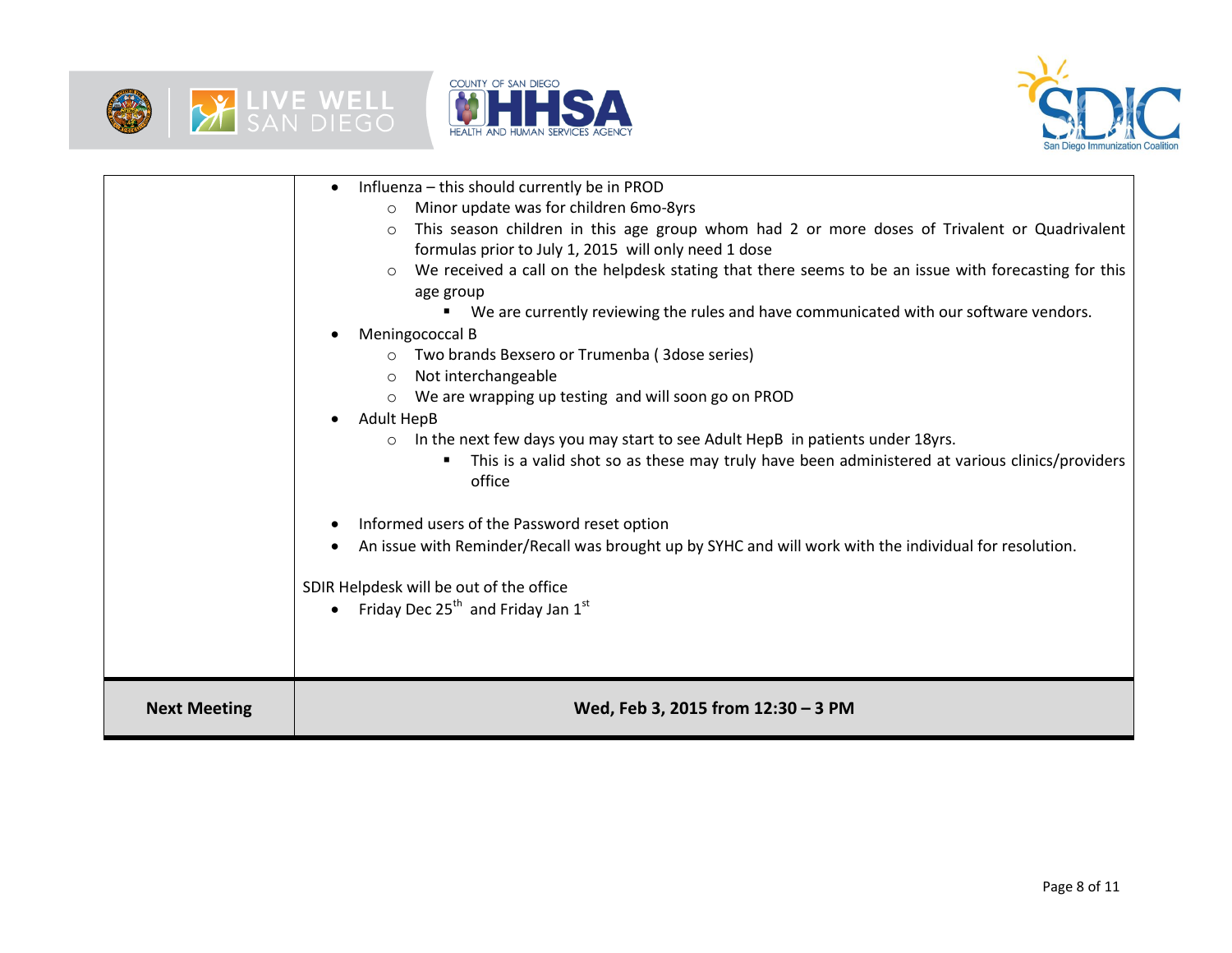





## **Addendum: SDIC Meeting Attendees (All) December 2, 2015**







**San Diego Immunization Coalition General Meeting**

**Service Delivery San Diego Immunization Registry User Group**

| <b>Date</b> | <b>Attending?</b> |    |    | <b>Last Name</b> | <b>First Name</b> | <b>Organization/Business</b> | <b>Status</b> |
|-------------|-------------------|----|----|------------------|-------------------|------------------------------|---------------|
|             | 1.                | 2. | 3. |                  |                   |                              |               |
| 12/2/15     | X                 | X  | X  | Alfaron          | Enka              | <b>SYHC</b>                  |               |
| 12/2/15     | X                 | X  | X  | Alvarez          | Maria             | <b>SDIP</b>                  |               |
| 12/2/15     | x                 | X  |    | Amarillas        | Les               | <b>NHC</b>                   |               |
| 12/2/15     | X                 | X  | X  | Anedo            | Wendy             | SD Family Care               |               |
| 12/2/15     | X                 | X  |    | Arangio-Law      | Luanne            | Pacific Health               |               |
| 12/2/15     | X                 | X  |    | Behrendt         | Kaleigh           | <b>HHSA</b>                  | New           |
| 12/2/15     | X                 | X  |    | Beronilla        | Eugene            | <b>SDIP</b>                  |               |
| 12/2/15     | Χ                 | X  | X  | Cabrera          | Jessica           | <b>IBHC</b>                  |               |
| 12/2/15     | X                 | X  | X  | Campas-Higgins   | Heidi             | Kaiser                       |               |
| 12/2/15     | X                 | X  | X  | Canoy            | Martha            | <b>NIPH</b>                  |               |
| 12/2/15     | X                 | X  | X  | Corral           | Teresa            | <b>ERPHC</b>                 |               |
| 12/2/15     | X                 | X  | X  | Cruz             | Adriana           | <b>SDIP</b>                  |               |
| 12/2/15     | Χ                 | X  |    | Cutter           | Laurel            | Navy Medical Center          | <b>New</b>    |
| 12/2/15     | X                 | X  |    | Day              | Josie             | Pfizer                       |               |
| 12/2/15     | x                 | X  | X  | Dugan            | Kristi            | Merck                        |               |
| 12/2/15     | x                 | X  | X  | Duncan           | Lisa              | <b>FHCSD</b>                 |               |
| 12/2/15     | X                 | X  | X  | Dupree           | Ida               | <b>SYHC</b>                  |               |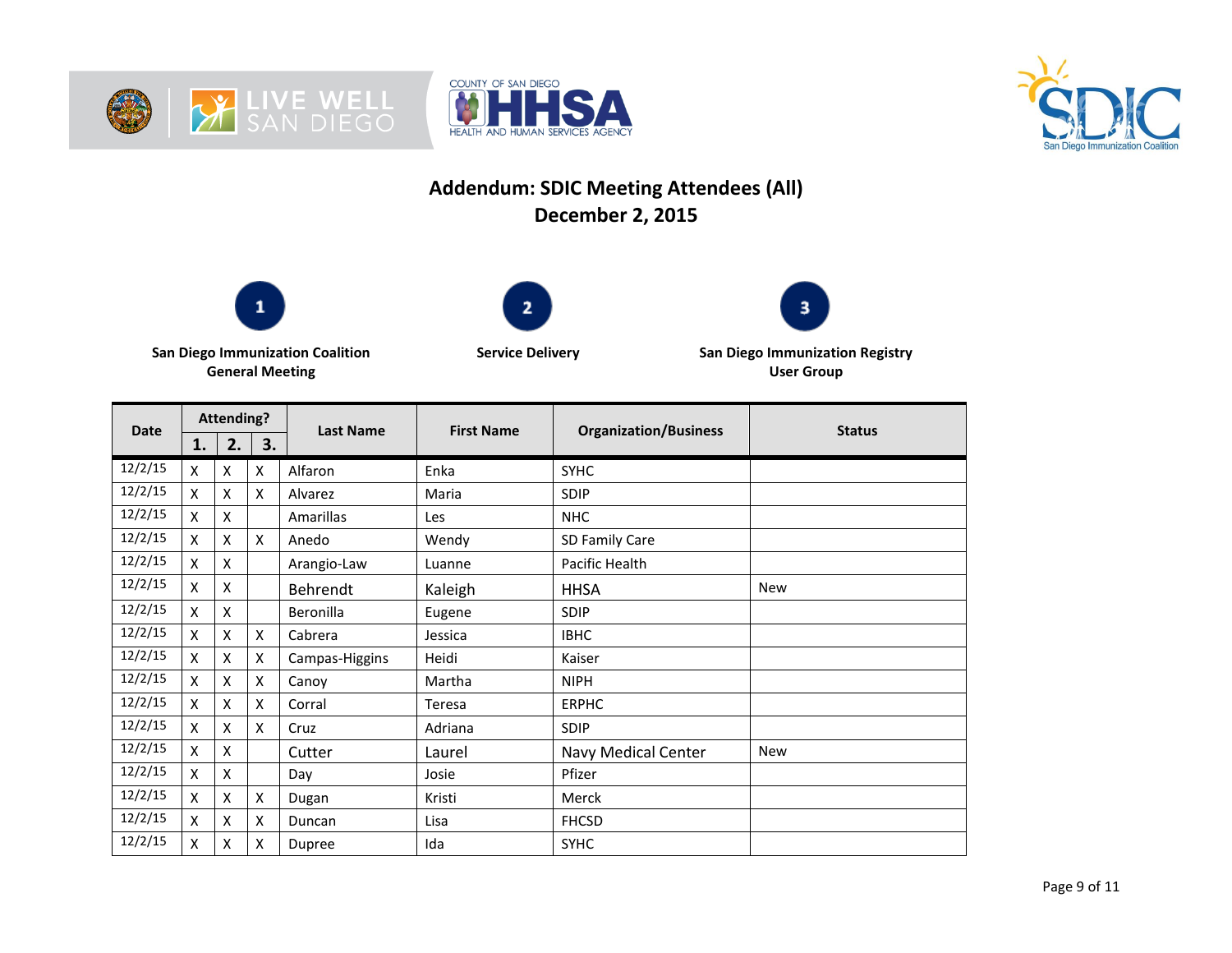







| 12/2/15 | $\pmb{\mathsf{X}}$ | $\mathsf{X}$       | X                  | Elzey     | Jessica   | <b>FHC</b>                    | <b>New</b> |
|---------|--------------------|--------------------|--------------------|-----------|-----------|-------------------------------|------------|
| 12/2/15 | X                  | $\pmb{\times}$     | X                  | Espinoza  | Margarita | <b>SYHC</b>                   |            |
| 12/2/15 | Χ                  | $\pmb{\mathsf{X}}$ | Χ                  | Faure     | Farrah    | Pfizer                        |            |
| 12/2/15 | X                  | $\pmb{\mathsf{X}}$ | X                  | Garcia    | Rosa      | <b>SYHC</b>                   |            |
| 12/2/15 | X                  | $\mathsf{X}$       | Χ                  | Goemann   | Nicole    | HHSA-NCPHC                    |            |
| 12/2/15 | X                  | $\pmb{\mathsf{X}}$ | X                  | Gonzalez  | Juan      | SVHC-OV                       |            |
| 12/2/15 | X                  |                    |                    | Griffiths | Eileen    | SDUSD                         |            |
| 12/2/15 | Χ                  | $\pmb{\mathsf{X}}$ | x                  | Gutierrez | Lisette   | <b>SYHC</b>                   |            |
| 12/2/15 | X                  | $\pmb{\times}$     | X                  | Hicks     | Calvin    | SDIP                          |            |
| 12/2/15 | Χ                  | $\pmb{\times}$     |                    | Kwock     | Lynn      | GSK                           |            |
| 12/2/15 | $\pmb{\mathsf{X}}$ |                    |                    | Laitinen  | Raimo     | Pfizer                        | <b>New</b> |
| 12/2/15 | X                  | X                  |                    | Lenhoff   | Adrienne  | SDUSD                         |            |
| 12/2/15 | $\mathsf{X}$       | $\pmb{\times}$     |                    | Lewis     | Eileen    | Sanofi Pasteur                |            |
| 12/2/15 | X                  | X                  | X                  | Losoya    | Julietta  | <b>HHSA North Central PHC</b> |            |
| 12/2/15 | X                  | $\mathsf{X}$       | Χ                  | Magos     | Martha    | <b>NIPH</b>                   |            |
| 12/2/15 | Χ                  | $\pmb{\mathsf{X}}$ | $\pmb{\mathsf{X}}$ | McGerald  | Lisa      | <b>NCHS</b>                   |            |
| 12/2/15 | X                  | $\pmb{\times}$     | X                  | Mones     | Manny     | SDIP                          |            |
| 12/2/15 | Χ                  | $\pmb{\times}$     | X                  | Navarro   | Olga      | <b>VCC Pier View</b>          |            |
| 12/2/15 | Χ                  |                    |                    | Nuno      | Celia     | <b>SYHC</b>                   |            |
| 12/2/15 | X                  |                    | X                  | Oropeza   | Maria     | <b>SDIR</b>                   |            |
| 12/2/15 | X                  | $\pmb{\times}$     | X                  | Ortega    | Evelyn    | <b>SYMC Adults</b>            |            |
| 12/2/15 | Χ                  | $\pmb{\mathsf{X}}$ | X                  | Palomino  | Angelica  | <b>RHAP</b>                   |            |
| 12/2/15 | $\mathsf{X}$       | $\mathsf{x}$       |                    | Parker    | Shelley   | <b>HHSA MCAH</b>              | <b>New</b> |
| 12/2/15 | X                  | $\pmb{\times}$     |                    | Peterman  | Stephanie | PHS-MCFHS                     |            |
| 12/2/15 | X                  |                    |                    | Pettiford | Kimberly  | SDIP                          |            |
| 12/2/15 | X                  | $\mathsf{x}$       | X                  | Pomerantz | Cheri     | The Cambridge School          |            |
| 12/2/15 |                    |                    | x                  | Quinn     | Carol     | SDIR                          |            |
| 12/2/15 | X                  | X                  | X                  | Rosas     | Valeria   | <b>SYHC</b>                   | <b>New</b> |
| 12/2/15 | Χ                  | $\pmb{\mathsf{X}}$ | Χ                  | Sandoval  | Gina      | <b>NCPHC</b>                  |            |
| 12/2/15 | Χ                  | $\pmb{\mathsf{X}}$ | $\pmb{\mathsf{X}}$ | Seda      | Ana       | SDCMSF                        |            |
|         |                    |                    |                    |           |           |                               |            |